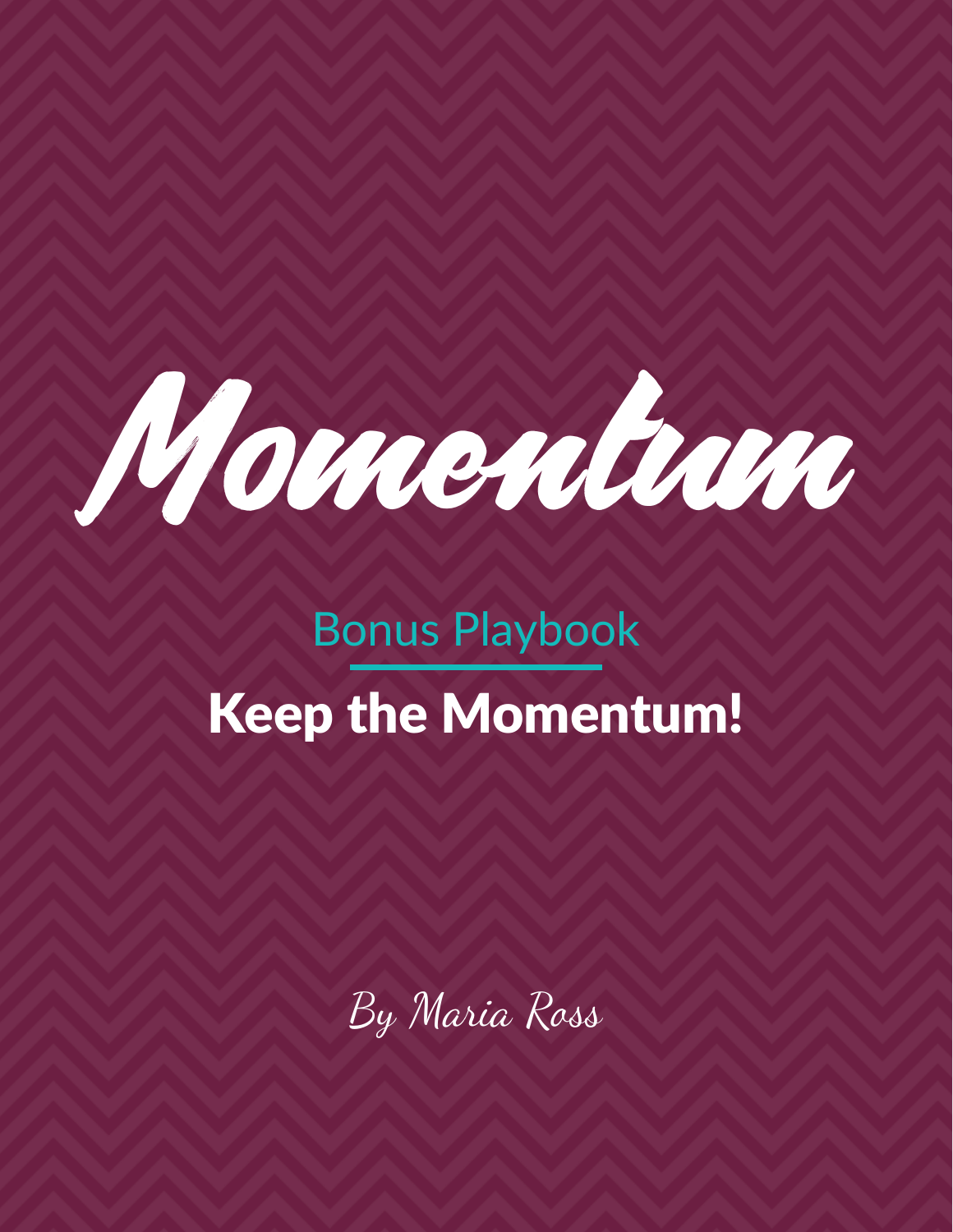### Here's What's Inside!

| The Power of Writing Things Down3 |
|-----------------------------------|
|                                   |
|                                   |
|                                   |
|                                   |
|                                   |

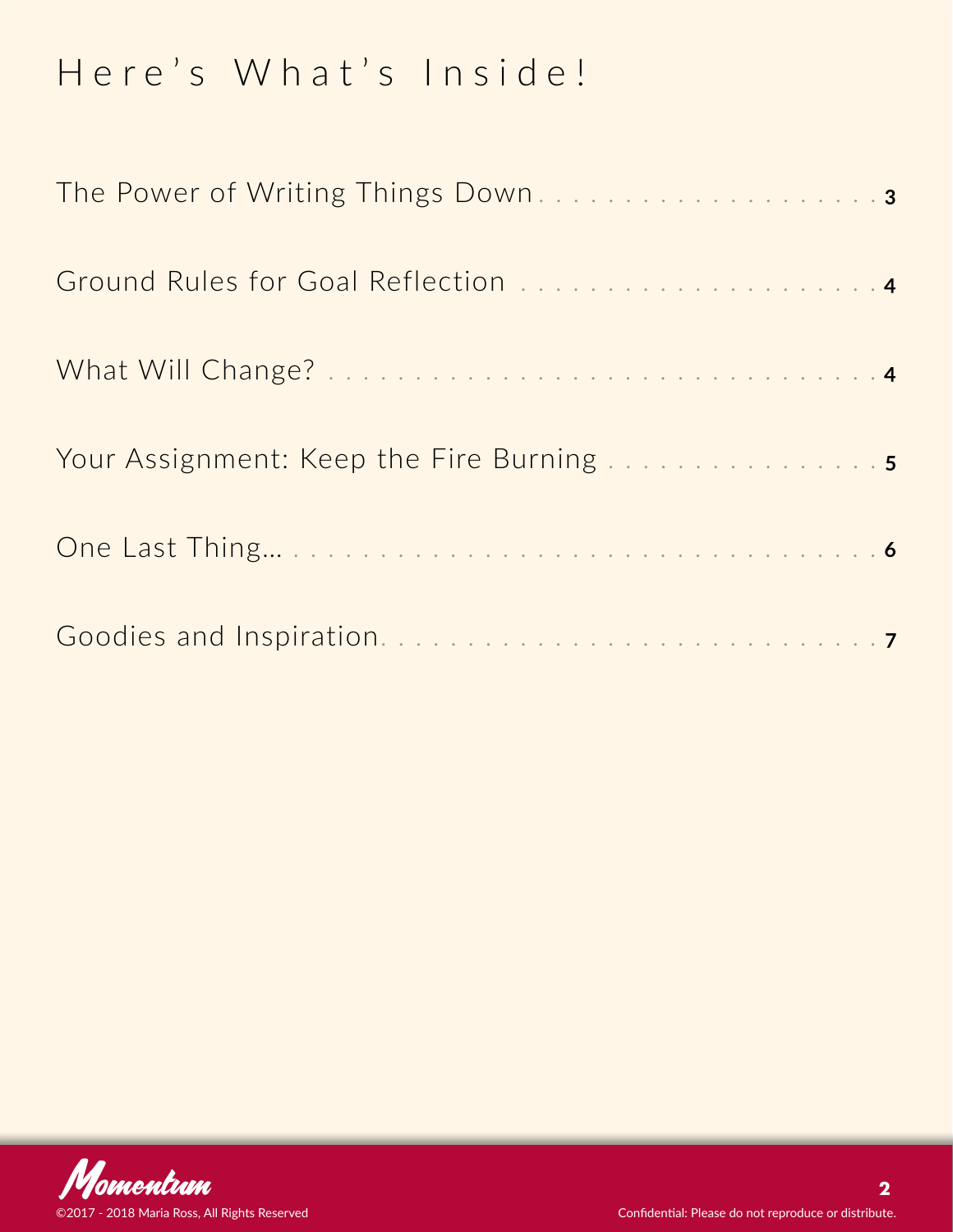## <span id="page-2-0"></span>Bonus Playbook: Keep the Momentum!

#### **The Power of Writing Things Down**

Every year, I set goals. As you'll recall from Playbook 1, my goal-setting methods have changed drastically over the years, but no matter how I set them, I always…

**Write. Them. Down.**

Some years, I don't even revisit my goals document until mid-year or, heavens, even year-end. But when I finally do, something magical happens, like we're talking Harry Potter wizardry-kind-of-magic. Whether I've checked back in with my goals throughout the year or not, somehow, some way, I find I have achieved a good majority of them, if not all. And for those that didn't happen, a few things are often true:

*My goals changed.*

*The goal became less important to me.*

*The goal morphed into some other opportunity I never could have articulated at the beginning of the year, but that gave me the same reward.*

How does this happen? While I don't quite subscribe to the voodoo of The Secret, thinking I will make a million dollars simply because *I want to*, I do believe there is infinite power in setting intention. Writing things down more concretely sets that intention for you, even on a subconscious level. **It's the power of focus.** 

#### Where you focus your mind and heart, your actions will naturally follow.

In this last MOMENTUM lesson (boo hoo!), you're going to revisit your goals…and set your sights on some new ones to keep your MOMENTUM going, long after we've parted ways.

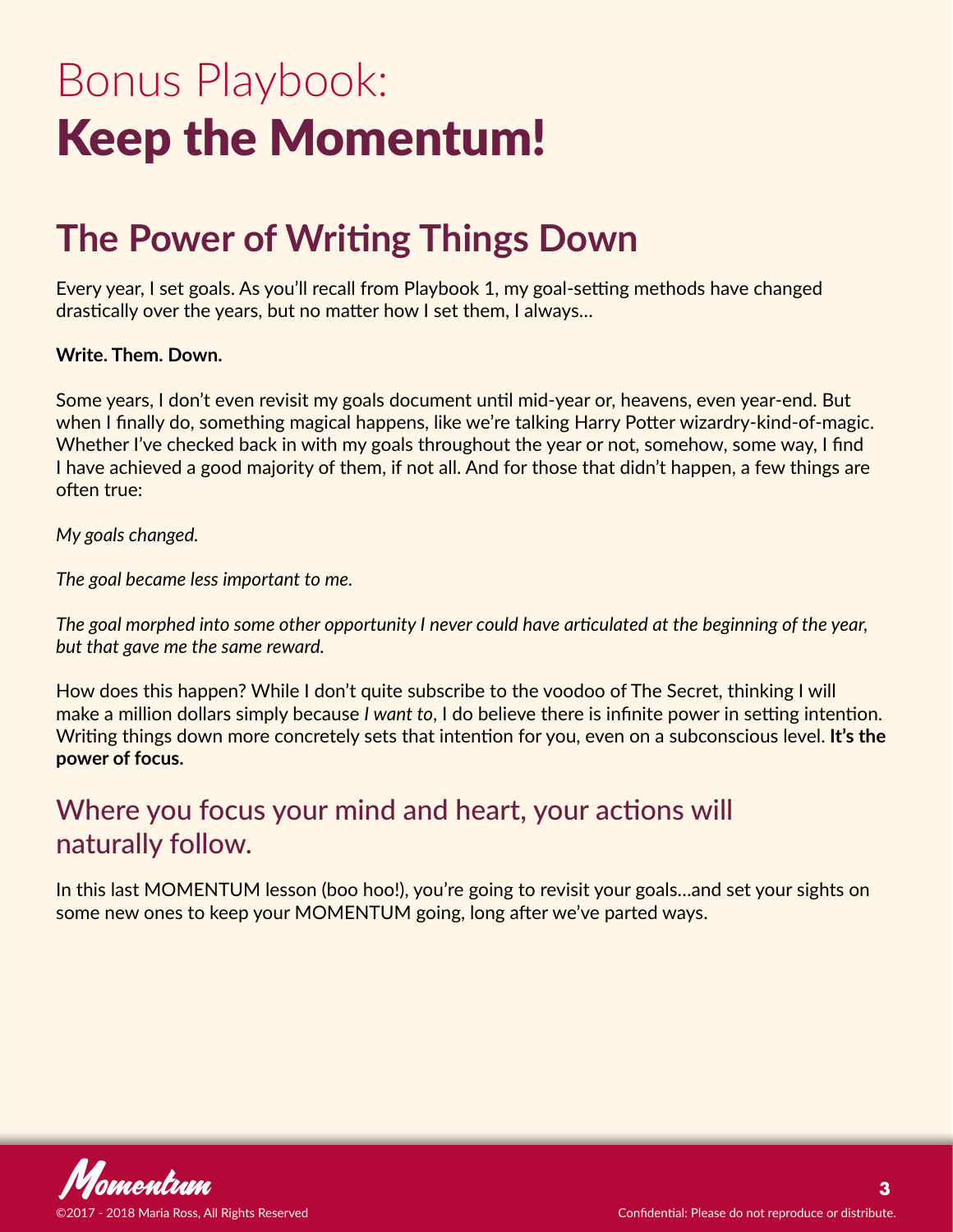### <span id="page-3-0"></span>**Ground Rules for Goal Reflection**

Ok, so I'm going to ask you to dig out Playbook #1 and revisit the goals you set this time last year for MOMENTUM. I'm also going to be sending you all, individually, what you outlined for me in your Welcome Questionnaire.

#### **When revisiting your goals from last year, here are the rules you must follow:**

- **• No blame or shame.** Life happens. Things get in the way. Illnesses occur. Babies are born. Pets get adopted. Priorities change. Be a friend to yourself and just examine your goals as if you were a curious journalist. If you start weeping into a pint of **[Jeni's Splendid Ice Cream](https://jenis.com/)**, I will have to come slap you (and of course, grab a bite or two for myself, you know, to teach you a lesson).
- **• Celebrate success, however small.** Did you start on a project you thought you'd have finished by now? That's progress! Did you get a few things done you'd hoped to achieve? Hurrah! Did you not launch that new course or publish that book but did you do something in its place? Yay! We are all so focused on the negative, sometimes it's easy to gloss over the cool stuff we *did* accomplish. We get so caught up in "going somewhere" that we forget to pause and recognize when we actually get there before we're on to the next thing. Stop. Celebrate. Go have that glass of wine, and take a well-deserved break.
- **• Find the lessons.** Ok, yes, you may not have accomplished some goals you set for yourself. Again, stop weeping and back away from the ice cream. What got in your way? Was it psychological or physical? Were their barriers you could not have prevented or ones you could have overcome with the right support? Hold on to this useful intelligence for next year and put plans in place to avoid them again.
- **• Let things go.** Were some of your goals really important to you, or someone else in your life? Did you set goals you thought you *had* to set? This often happens when we set and don't achieve unrealistic financial goals. Think back to *why* you set those goals. Did you achieve what you were after, even if the actual goal was not met? Hold on to goals that mean a lot to you and ditch the ones based on others' expectations or some mythical playbook you think you should follow.

When revisiting your goals, celebrate success, learn from loss and keep your eyes on the progress you did make.

### **What Will Change?**

Once you do your yearly goal review, you are going to have to get right back up on that horse and set some new goals. You may find you have to "carry-over" some goals you didn't meet this year. That's okay. This happens to me every year. When it comes to goals, sometimes our eyes are bigger than our stomachs, as they say. Or we have unrealistic expectations about how long something will take us.

The time estimation error happens to me ALL THE TIME. I always think things will take me half the time they actually do. I'm like a construction contractor who tells you your kitchen renovation will be done in four weeks, but it really takes eight. I should know by now to double the timeframe!

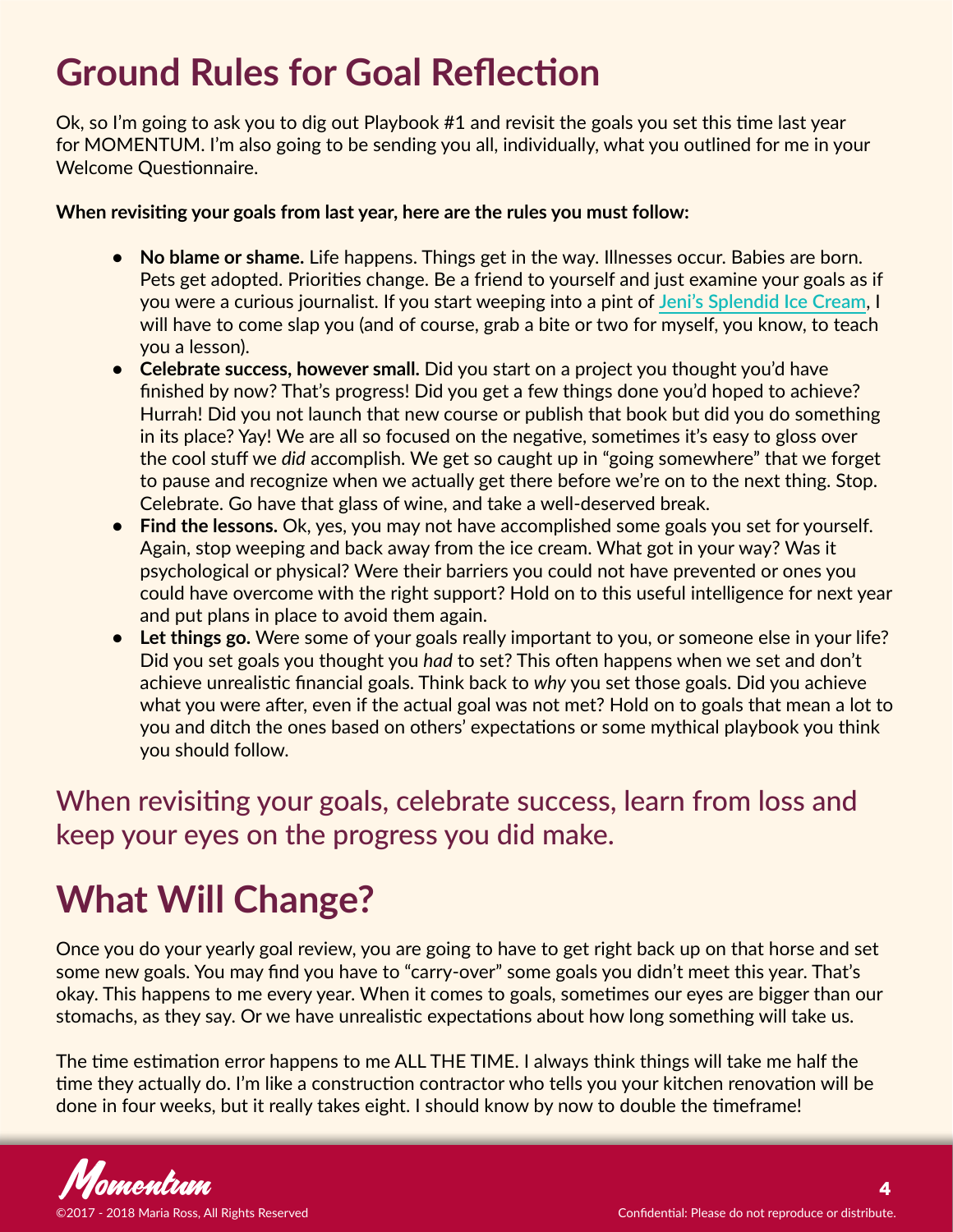<span id="page-4-0"></span>**When you set those new goals (or carry over some old ones), ask yourself, "What will change?"** What lessons from last year can you apply to the new goals? If something did not get done because it took you longer than you'd hoped, do you need to find an assistant to help? If you never mastered Facebook ads the way you'd planned, do you really want to or were you just procrastinating, in which case, can you hire someone to do it for you? If you didn't get as many clients as you wanted last year, can you partner with a colleague or go after a different market to gain more?

**Adaptation is inevitable if you want to succeed.** It doesn't mean you did anything "wrong." It just means you need to adjust course. No one is judging you except YOU so, please, be a kind and merciful judge!

#### **Your Assignment: Keep the Fire Burning**

**Revisit the goals you wrote down way back in Playbook 1!**

**How did you do?! Jot down some notes, thoughts or results below.** 

**If you met those goals, can you identify a few reasons why?** What worked really well for you so that you can replicate that in the future?

**If you didn't meet some goals, can you identify a few reasons why?** What didn't work so well so you can take those lessons and apply them in the future.

**Set some new goals!** Goal-setting is an ongoing practice, if you want to keep your MOMENTUM going. Use Playbook #1 to set three new big, audacious, sparkly goals for the coming year, or even the next six months. *PS: It's totally okay if you need to still reach for a goal you set last year, if it's still important to you:*

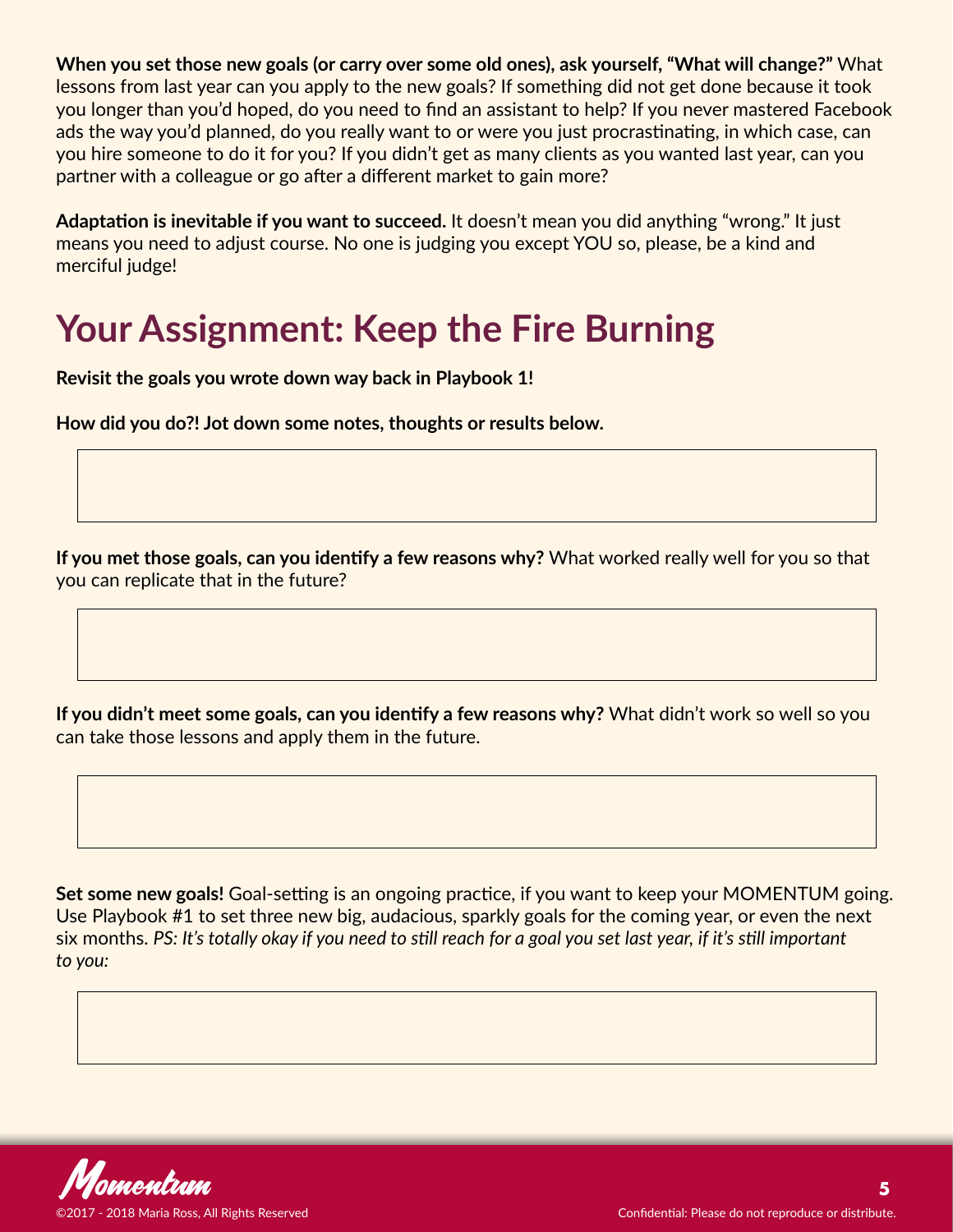#### <span id="page-5-0"></span>*But wait, you're not quite done….*

Please post your successes, challenges and new goals on the Facebook page by Friday.

Remember, we are here to encourage you and provide any feedback. If you're like me, often it's fellow collaborators that help me polish my ideas to a glossy sheen.

Again, I'm going to reward you all year long, so don't lose your MOMENTUM: Post it now and keep that train moving!

### **One Last Thing…**

#### **We are only human.**

If you know me well, you know I am my own worst critic. It's something I can't escape from a lifetime of overachieving. And I don't say that in a "turning my weaknesses into a strength" kind of way, like I'm on a job interview. There have been points in my life where my manic need to not just achieve, but PERFECTLY achieve, has caused me to struggle with presence, delight and self-acceptance. It's also added undue stress to my life. And I still work on it every single day.

To get real with you for a moment, this is not the legacy I want to pass on to my son.

Yes, it's great to set goals. It's what we humans need to motivate us. We are driven to be better than we were yesterday. At least the people I like to be around, like you guys!

**But be gentle with yourself.** As mentioned, celebrate the successes, learn from the setbacks and start fresh to make the next round of goals even more achievable than the last.

You have gifts to share. All of you. If you knocked everything out of the park, then HURRAH! I'm so psyched to know you! If you sense that this Playbook is talking more about the times you don't achieve your goals, maybe it's because I've learned a lot as a former overachiever and I know that often we don't reach every goal. **That's why they're called "goals" and not "To-Do's"**.

**You are brilliant. You are talented. You are wise.** Don't let a list you made a year ago define who you are or are not at this moment in time. Achievement is an ongoing process, not a final destination.

Like everything else, it's how you move forward that counts.

So make it count!

Maria